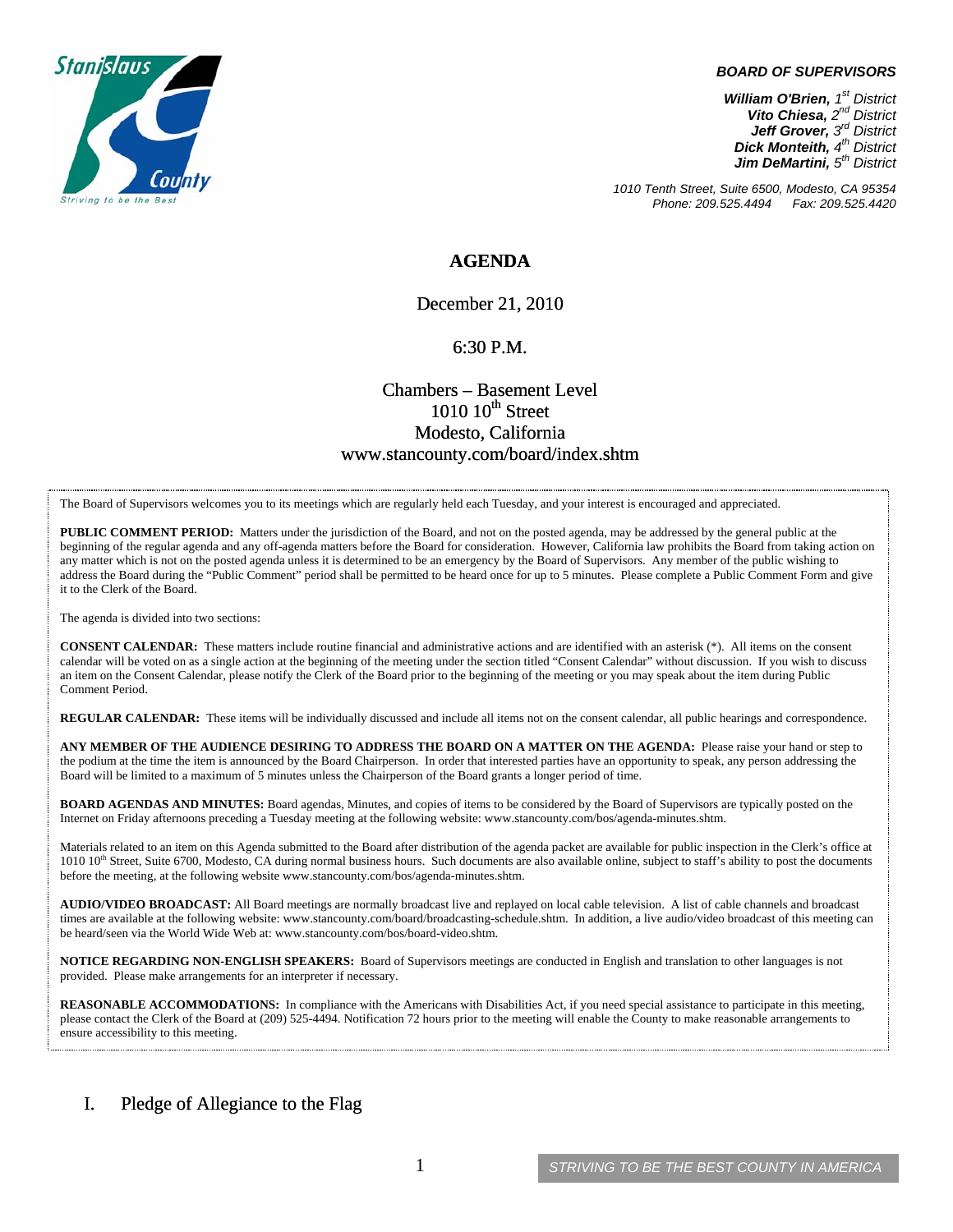- II. Presentation: Tribute to Stanislaus County Chairman of the Board Jeff Grover
- III. Public Comment Period
- IV. Consent Calendar
- V. Agenda Items
	- A. Miscellaneous
	- \* 1. Approval of the Minutes for December 14, 2010 ([View Item\)](http://www.stancounty.com/bos/minutes/2010/min12-14-10.pdf)
	- \* 2. Acceptance of the Resignation of David McNeir from the Monterey Park Tract Community Services Board of Directors ([View Item\)](http://www.stancounty.com/bos/agenda/2010/20101221/A02.pdf)
	- \* 3. Approval to Adopt an Amendment to the Conflict of Interest Code for the:
		- a. La Grange School District ([View Item\)](http://www.stancounty.com/bos/agenda/2010/20101221/A03a.pdf)
		- b. Empire Union School District ([View Item\)](http://www.stancounty.com/bos/agenda/2010/20101221/A03b.pdf)
	- B. Chief Executive Office
	- \* 1. Approval of an Agreement with the California Department of Pesticide Regulation for Educational Outreach and Safety Training – Agricultural Commissioner ([View Item\)](http://www.stancounty.com/bos/agenda/2010/20101221/B01.pdf)
	- \* 2. Approval of an Amendment to an Agreement for Mental Health Services for Fiscal Year 2010-2011 and an Agreement for Mental Health Services from January 11, 2010 through June 30, 2012 – Behavioral Health and Recovery Services ([View Item\)](http://www.stancounty.com/bos/agenda/2010/20101221/B02.pdf)
	- \* 3. Approval to Issue a Request for Proposals for Narcotic Replacement Therapy Services – Behavioral Health and Recovery Services ([View Item\)](http://www.stancounty.com/bos/agenda/2010/20101221/B03.pdf)
	- \* 4. Approval to Reimburse Maximus, Inc. for Legal/Consulting Services Incurred for Fiscal Year 2004-2005 Related to the State Mandates Commission Handicapped and Disabled Students Test Claims - Behavioral Health and Recovery Services ([View Item\)](http://www.stancounty.com/bos/agenda/2010/20101221/B04.pdf)
	- \* 5. Approval to Extend the Twelve Month Exclusive Right to Negotiate Agreement with JKB Energy for a Long-Term Farming and Potential Solar Lease on County Owned Land Adjacent to the Fink Road Landfill and Approval of a One Year Agricultural Lease with JKB Energy – Chief Executive Office ([View Item\)](http://www.stancounty.com/bos/agenda/2010/20101221/B05.pdf)
	- \* 6. Approval of an Amendment Extending the Exclusive Right to Negotiate Agreement with Sol Orchard for a Potential Solar Farm Ground Lease at the Geer Road Landfill for an Additional Twelve Month Period – Chief Executive Office ([View Item\)](http://www.stancounty.com/bos/agenda/2010/20101221/B06.pdf)
	- \* 7. Approval of Labor Agreement Between the County and the Stanislaus County Regional Emergency Dispatchers' Association Representing the Emergency Dispatchers' Bargaining Unit – Chief Executive Office ([View Item\)](http://www.stancounty.com/bos/agenda/2010/20101221/B07.pdf)
	- \* 8. Approval to Award Agreements to Sierra Vista Child and Family Services, Center for Human Services and Catholic Charities of The Diocese of Stockton for the Provision of CalFresh (Food Stamp) Outreach and Enrollment Services – Community Services Agency ([View Item\)](http://www.stancounty.com/bos/agenda/2010/20101221/B08.pdf)
	- \* 9. Approval for the Health Services Agency to Enter the Blue Shield of California Foundation Grant Agreement to Consider the Appropriateness of an Application to the State of California for a Coverage Expansion and Enrollment Demonstration Project – Health Services Agency ([View Item\)](http://www.stancounty.com/bos/agenda/2010/20101221/B09.pdf)
	- \* 10. Approval to Establish an Emergency Medical Air Transportation Trust Fund in the County Treasury to Deposit Moneys to be Collected Pursuant to Government Code Section 76000.10 – Health Services Agency ([View Item\)](http://www.stancounty.com/bos/agenda/2010/20101221/B10.pdf)
	- \* 11. Approval to Certify Compliance of the Stanislaus County California Children's Services (CCS) and Child Health and Disability Prevention (CHDP) Programs for Fiscal Year 2010-2011 – Health Services Agency ([View Item\)](http://www.stancounty.com/bos/agenda/2010/20101221/B11.pdf)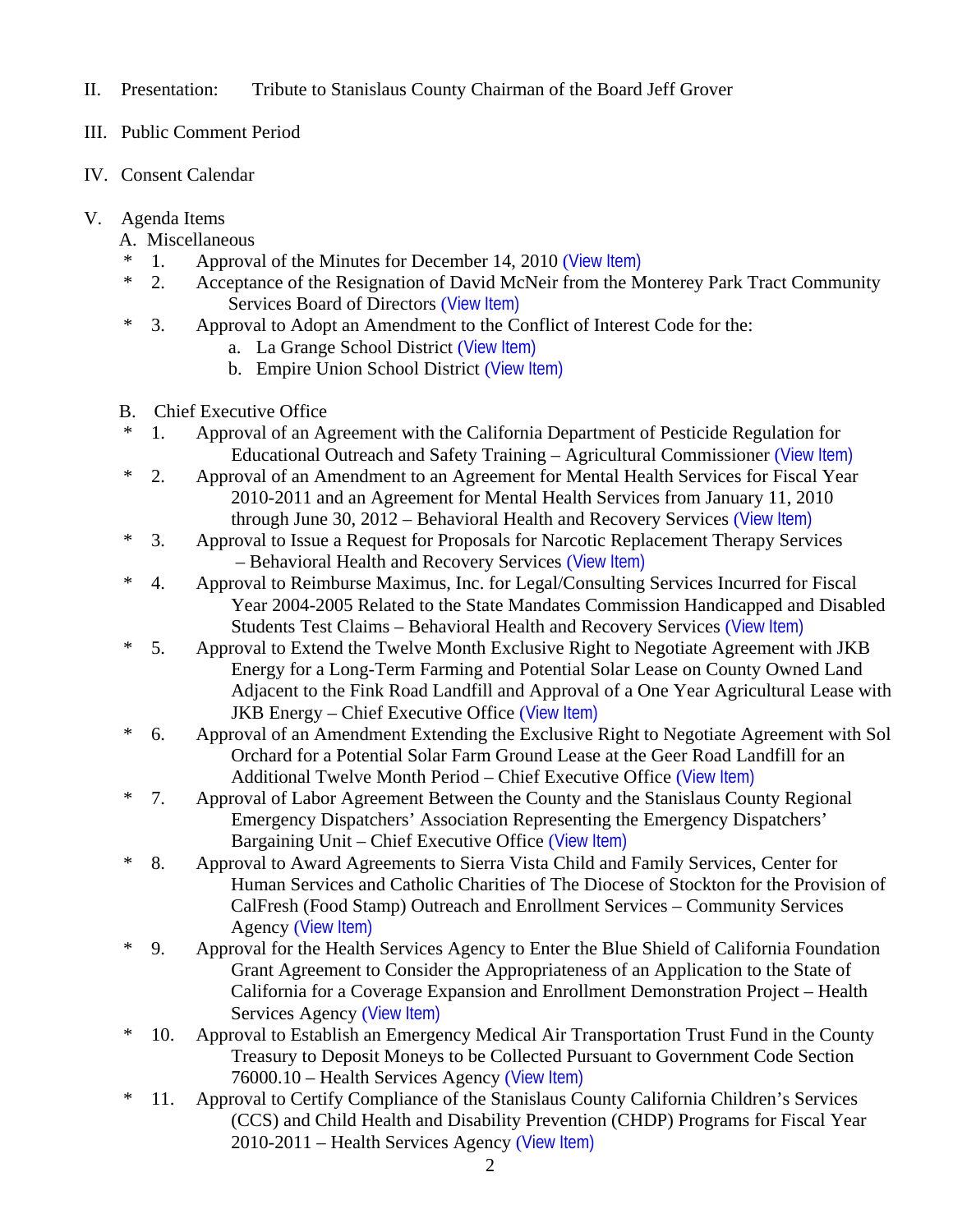- \* 12. Approval to Enter into an Agreement with the Parent Resource Center for Use of Modular Office Space at 530 South Santa Cruz Avenue in Modesto Subject to the Master Agreement for Use of the Site with Gallo/G-3 Enterprises – Health Services Agency ([View Item\)](http://www.stancounty.com/bos/agenda/2010/20101221/B12.pdf)
- \* 13. Approval of a Personal Services Contract Between the Stanislaus County Office of Emergency Services and Dave Funk for the Provision of National Incident Management System (NIMS) Training Funded by Homeland Security Grant Funds – Office of Emergency Services ([View Item\)](http://www.stancounty.com/bos/agenda/2010/20101221/B13.pdf)
- \* 14. Approval to Reduce the County's Elected Auditor-Controller Annual Salary by Ten Percent in Addition to the Five Percent Salary Deduction Taken by County Employees and Waive the \$4,800 Annual Car Allowance Beginning January 4, 2011 Through December 31, 2011 – Chief Executive Office ([View Item\)](http://www.stancounty.com/bos/agenda/2010/20101221/B14.pdf)
- \* 15. Approval of Labor Agreement Between the County and the Stanislaus County Group Supervisors' Association Representing the Group Supervisors' Bargaining Unit – Chief Executive Office ([View Item\)](http://www.stancounty.com/bos/agenda/2010/20101221/B15.pdf)
	- 16. Approval of the Project Financing Plan for the Juvenile Commitment Center and Related Actions – Chief Executive Office ([View Item\)](http://www.stancounty.com/bos/agenda/2010/20101221/B16.pdf)
	- 17. Approval to Adopt Resolutions Regarding Retirement Benefits and to Implement the Provisions Contained in the Retirement Benefits Modification Summary for County Employees Hired On or After January 1, 2011 – Chief Executive Office ([View Item\)](http://www.stancounty.com/bos/agenda/2010/20101221/B17.pdf)
- C. Department of Public Works
- \* 1. Approval to Authorize the Purchase of One 2011 Heavy Duty Roll-Off Truck ([View Item\)](http://www.stancounty.com/bos/agenda/2010/20101221/C01.pdf)
- D. Department of Planning and Community Development
- E. County Counsel

# VI. Scheduled Matters

- 6:35 p.m. Public Hearing to Consider Planning Commission's Recommendation for Approval of General Plan Amendment Application No. 2010-01 and Rezone Application No. 2010-01, El Rematito Marketplace ([View Item\)](http://www.stancounty.com/bos/agenda/2010/20101221/PH635.pdf)
- 6:40 p.m. Public Hearing to Consider Planning Commission's Recommendation for Denial of General Plan Amendment Application No. 2010-02, Rezone Application No. 2010-02, and Vesting Tentative Subdivision Map 2010-01, Del Rio Villas **(Applications have been withdrawn by applicant. No public hearing will be held or action taken.)** ([View Item\)](http://www.stancounty.com/bos/agenda/2010/20101221/PH640.pdf)
- VII. Correspondence
	- 1. This Board has received a letter from the State Department of Fish and Game regarding their intent to recommend to the Fish and Game Commission the J-18 Pacific-Grizzly Flat Apprentice either-sex deer hunt for 2011-12. ([View Item\)](http://www.stancounty.com/bos/agenda/2010/20101221/Corr01.pdf) (Recommendation: Refer to the Fish and Wildlife Committee.)
	- 2. This Board has received a letter from the State Department of Veterans Affairs regarding their "Operation Welcome Home" veteran program. ([View Item\)](http://www.stancounty.com/bos/agenda/2010/20101221/Corr02.pdf) (Recommendation: Refer to the Area Agency on Aging/Veterans Services.)